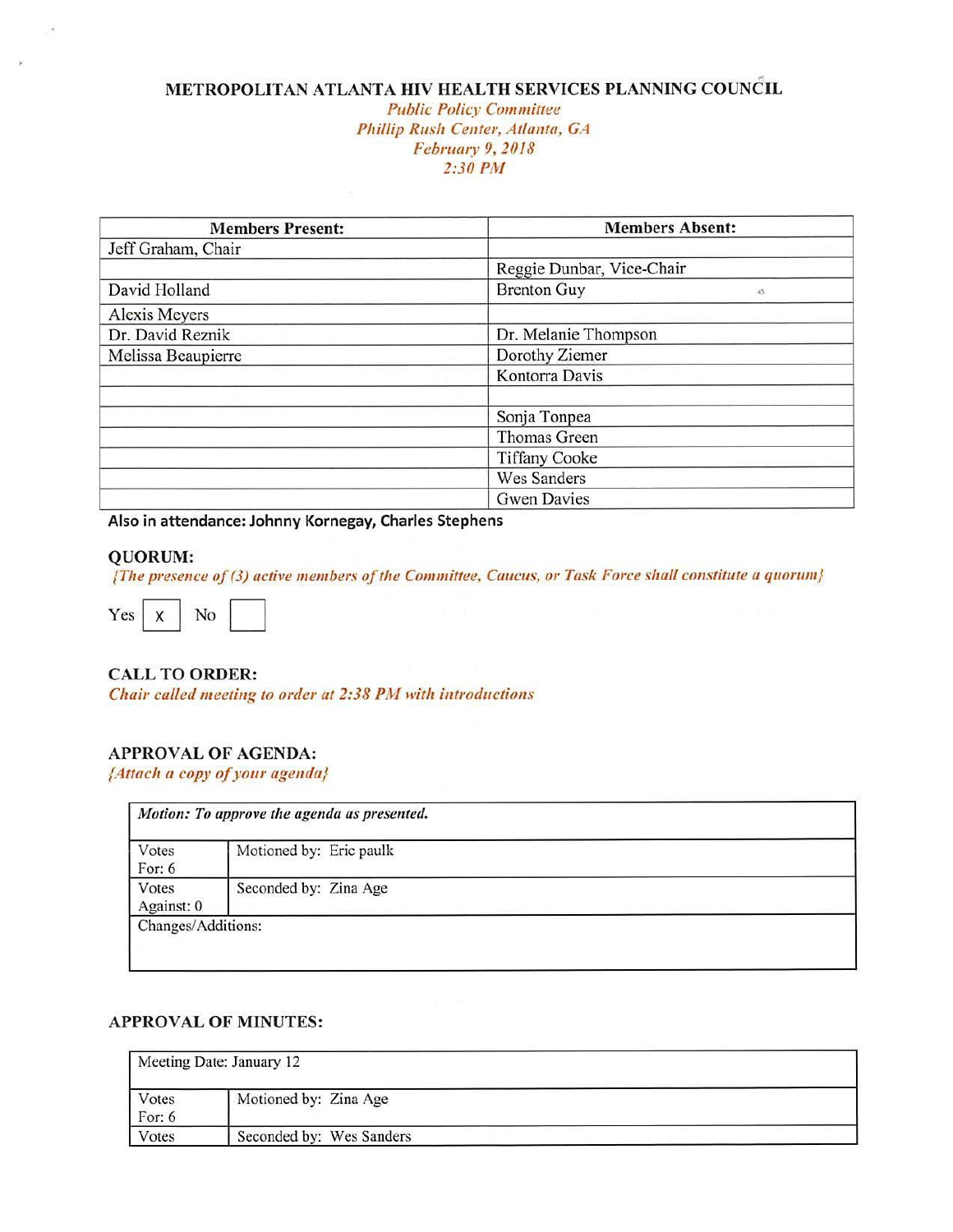Corrections:

# AGENDA ITEM # \_3\_\_ AGENDA ITEM: \_\_Federal Issues Update

*{Insert Agenda Number and Item, ex. A. B.* C., *1. II. Ill., 1. 2. 3. -* Indicate "Old" *or "New" Business*  with *a* check mark}}

|                                                                                                                                                                                         | <b>Brief Summary of Discussion:</b> |                                                                                                                                                                                                                                                                                                                                                                                                                                                                                                                                                                                                                                                                                                                                                                                                                                        | Old<br><b>Business</b>              |
|-----------------------------------------------------------------------------------------------------------------------------------------------------------------------------------------|-------------------------------------|----------------------------------------------------------------------------------------------------------------------------------------------------------------------------------------------------------------------------------------------------------------------------------------------------------------------------------------------------------------------------------------------------------------------------------------------------------------------------------------------------------------------------------------------------------------------------------------------------------------------------------------------------------------------------------------------------------------------------------------------------------------------------------------------------------------------------------------|-------------------------------------|
| Not a whole lot of detail out on the budget passed last night goes through the end of March<br>hoping to finalize two year budget in that time. Hopefully the finalized budget will not |                                     |                                                                                                                                                                                                                                                                                                                                                                                                                                                                                                                                                                                                                                                                                                                                                                                                                                        |                                     |
|                                                                                                                                                                                         |                                     | include the cuts we've been worried about. (MAI, HOPWA, and others). Prevention in<br>Public Health Fund was cut by \$1 billion starting 2022 through 2027.                                                                                                                                                                                                                                                                                                                                                                                                                                                                                                                                                                                                                                                                            | <b>New</b><br><b>Business</b>       |
| proposed.                                                                                                                                                                               |                                     | 340b reforms: Over the last month we haven't seen anything about reforms. We will<br>continue to support the program the way it is, and monitor for any reforms that may be                                                                                                                                                                                                                                                                                                                                                                                                                                                                                                                                                                                                                                                            |                                     |
|                                                                                                                                                                                         |                                     | Congressional Factsheets: These are used when folks go to DC for lobby visits, or<br>communicating with members of congress which focuses on district level data. We could<br>leave the data the same this year, unless there's someone who may want to help with<br>reaching out to DPH for district level data from 2016. AIDS Watch is at the end of March.<br>Registration is still open. Some changes will be made to narrative portion of factsheets.<br>We'll work to finalize budget levels on the factsheet. Strike the American Health Care Act<br>section. Will include section around Minority AIDS Initiative. Charles Stephens and Dr.<br>Reznik will work on the language. Draft to review at March 9 meeting. Reggie will work to<br>get VA data for the factsheet as well, and work with Jeff to identify policy ask. |                                     |
| Motion: N/A                                                                                                                                                                             |                                     |                                                                                                                                                                                                                                                                                                                                                                                                                                                                                                                                                                                                                                                                                                                                                                                                                                        |                                     |
| Action to be taken:                                                                                                                                                                     |                                     |                                                                                                                                                                                                                                                                                                                                                                                                                                                                                                                                                                                                                                                                                                                                                                                                                                        |                                     |
|                                                                                                                                                                                         |                                     |                                                                                                                                                                                                                                                                                                                                                                                                                                                                                                                                                                                                                                                                                                                                                                                                                                        |                                     |
|                                                                                                                                                                                         |                                     |                                                                                                                                                                                                                                                                                                                                                                                                                                                                                                                                                                                                                                                                                                                                                                                                                                        |                                     |
| # of Votes<br>For:                                                                                                                                                                      | # of Votes<br>Against:              | Motioned By:                                                                                                                                                                                                                                                                                                                                                                                                                                                                                                                                                                                                                                                                                                                                                                                                                           | Motion<br>Motion<br>Fails<br>Passes |

### AGENDA ITEM # 4 AGENDA ITEM: State Issues Update

*{Insert Agenda Number and Item. ex. A. B.* C., *I. II. Ill .. ]. 2. 3. - Indicate "Old" or "New" Business with a* check *mark}}* 

| <b>Brief Summary of Discussion:</b> |  |
|-------------------------------------|--|
|                                     |  |

CoverGA Day: Next Thursday is Medicaid expansion lobby day at Captiol. (February 15) hosted by Georgians for a Healthy Future. LGBT Issues Lobby Day will be March *<sup>1</sup> st* and

| Old             |  |
|-----------------|--|
| <b>Business</b> |  |
|                 |  |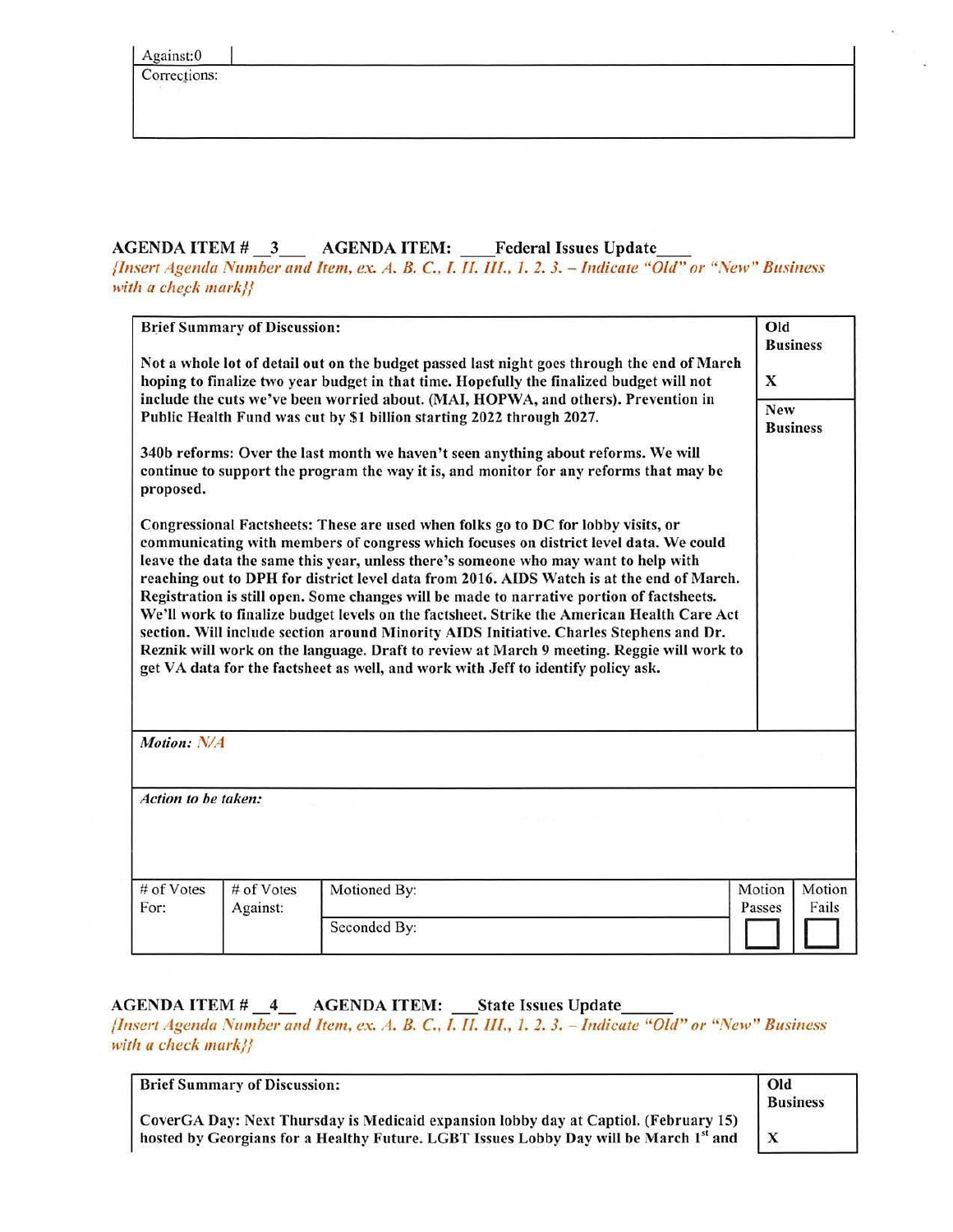| needs on this now.  | hosted by Georgia Equality.<br>time the bill is discussed. | HB 737: Allows for law enforcement officers to get a court order to compel an individual to<br>take a blood test if the officer comes in contact with any bodily fluids that may lead to<br>occupational exposure to HIV, Hep B & C. The response in continuing to be fine-tuned<br>including information about tools already available to mediate a situation when this may<br>take place, PEP etc. Bill needs some serious work, and doesn't actually address the<br>author's stated intent of the bill. Bill is currently in House Rules Cmte, we're working to<br>stop it there. Cmte will also work on alternate language that could be proposed to the next<br>HB 755: Sponsored by Rep. Park Cannon to establish a pilot program around PrEP as<br>part of state's opioid epidemic response in Health District 4 funded by Gilead. No specific | <b>New</b><br>79 | <b>Business</b> |
|---------------------|------------------------------------------------------------|-------------------------------------------------------------------------------------------------------------------------------------------------------------------------------------------------------------------------------------------------------------------------------------------------------------------------------------------------------------------------------------------------------------------------------------------------------------------------------------------------------------------------------------------------------------------------------------------------------------------------------------------------------------------------------------------------------------------------------------------------------------------------------------------------------------------------------------------------------|------------------|-----------------|
| Motion: N/A         |                                                            |                                                                                                                                                                                                                                                                                                                                                                                                                                                                                                                                                                                                                                                                                                                                                                                                                                                       |                  |                 |
| Action to be taken: |                                                            |                                                                                                                                                                                                                                                                                                                                                                                                                                                                                                                                                                                                                                                                                                                                                                                                                                                       |                  |                 |
| # of Votes<br>For:  | # of Votes<br>Against:                                     | Motioned By:                                                                                                                                                                                                                                                                                                                                                                                                                                                                                                                                                                                                                                                                                                                                                                                                                                          | Motion<br>Passes | Motion<br>Fails |
|                     |                                                            | Seconded By:                                                                                                                                                                                                                                                                                                                                                                                                                                                                                                                                                                                                                                                                                                                                                                                                                                          |                  |                 |

# AGENDA ITEM  $\#$  5 AGENDA ITEM:  $\frac{ }{ }$ Other Issues

 $\alpha$ 

 $\hat{\mathbf{x}}$ 

*{Insert Agenda Number and Item, ex. A. B.* C.. *I. II. ill .. I. 2. 3. -* Indicate *"Old" or* "New" *Business*  with a check mark}}

| <b>Brief Summary of Discussion:</b>                                                                                                                                                                                                                                                     |                 | Old                           |  |
|-----------------------------------------------------------------------------------------------------------------------------------------------------------------------------------------------------------------------------------------------------------------------------------------|-----------------|-------------------------------|--|
| We need to approve the 2018 Work Plan.                                                                                                                                                                                                                                                  | <b>Business</b> |                               |  |
| Chair presented list of 6 items. Will add 7 <sup>th</sup> point below.<br>7. Monitor implementation of strategies to combat the opioid epidemic in Georgia and<br>educate members of planning council on potential impact they may have for service<br>provision within the Part A EMA. |                 | <b>New</b><br><b>Business</b> |  |
| Motion: to approve the 2018 work plan                                                                                                                                                                                                                                                   |                 |                               |  |
|                                                                                                                                                                                                                                                                                         |                 |                               |  |
| Action to be taken:                                                                                                                                                                                                                                                                     |                 |                               |  |
|                                                                                                                                                                                                                                                                                         |                 |                               |  |
|                                                                                                                                                                                                                                                                                         |                 |                               |  |